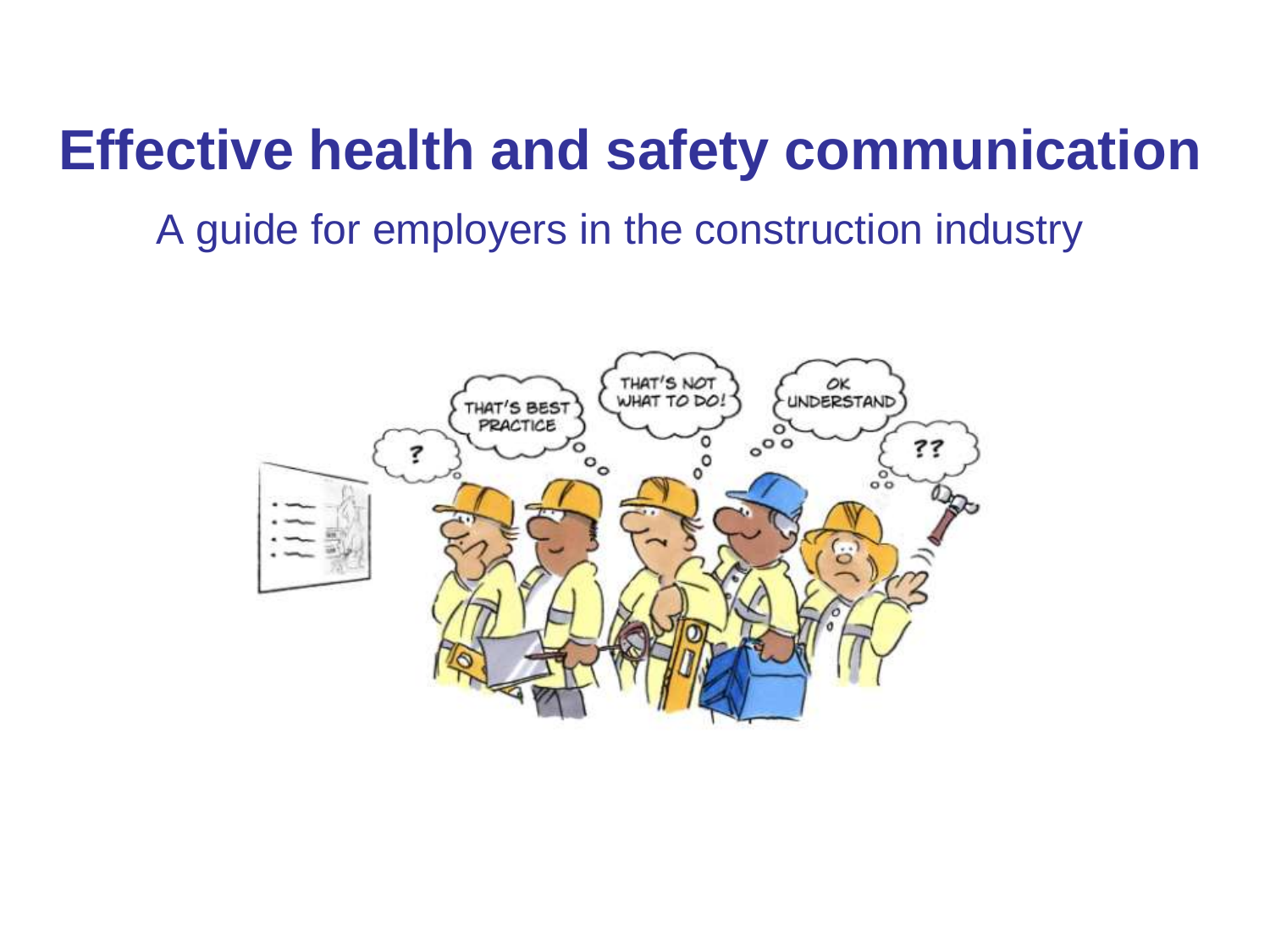Section 1: About this guide

Section 2: Planning effective health and safety communication to a diverse workforce

- What is to be achieved from the communications activity and how will I measure success?
- What are my key messages?
- Who makes up my audience?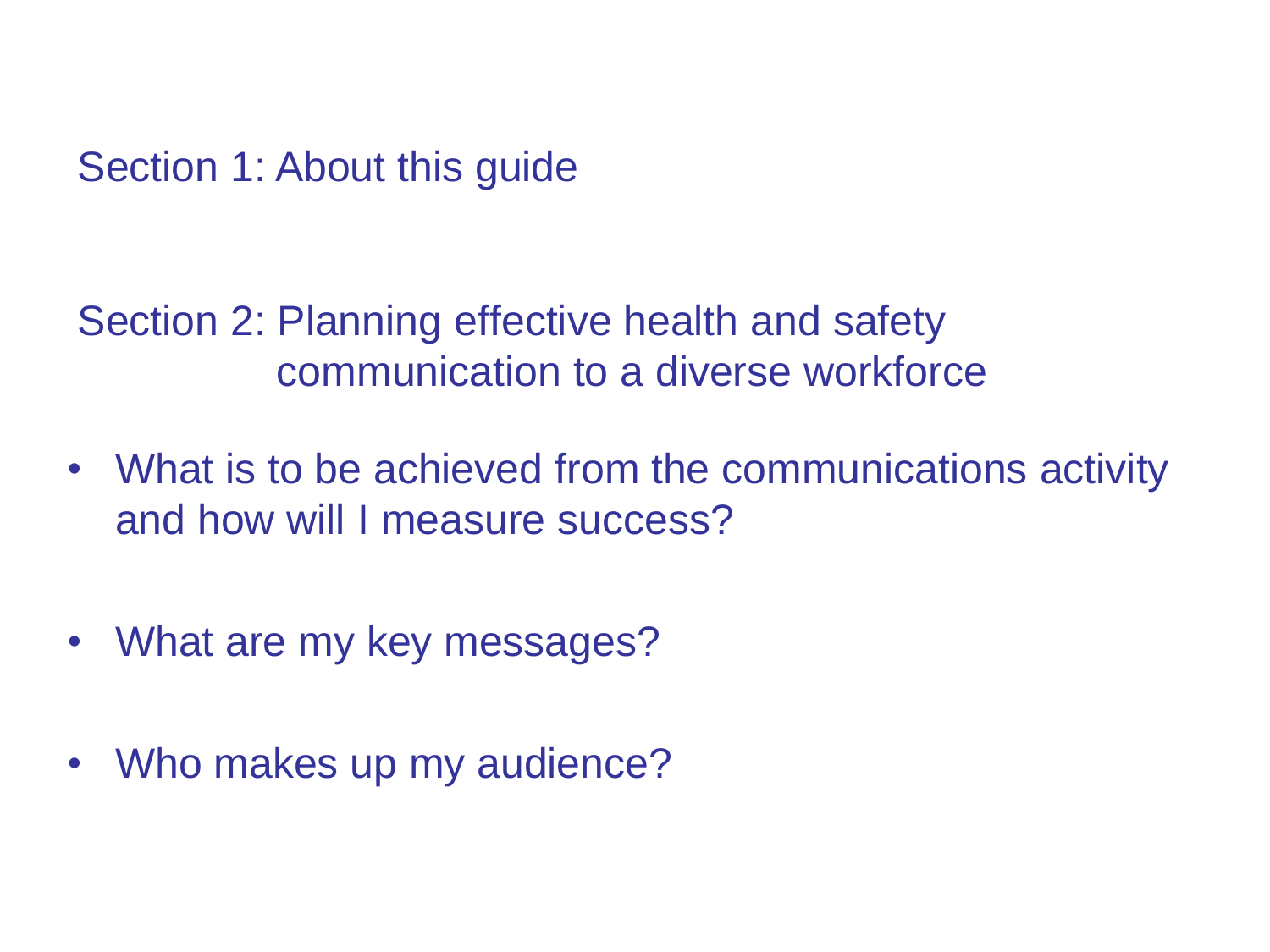

*What does this picture mean to you? And now? Has the meaning become clearer?*

• The picture is meant to represent concrete pipes with stop chauks. It may not be clear from Picture 'A' what you are supposed to be looking at, and it could be misinterpreted. E.g. is it a conveyor belt. Picture 'B' highlights the message more clearly.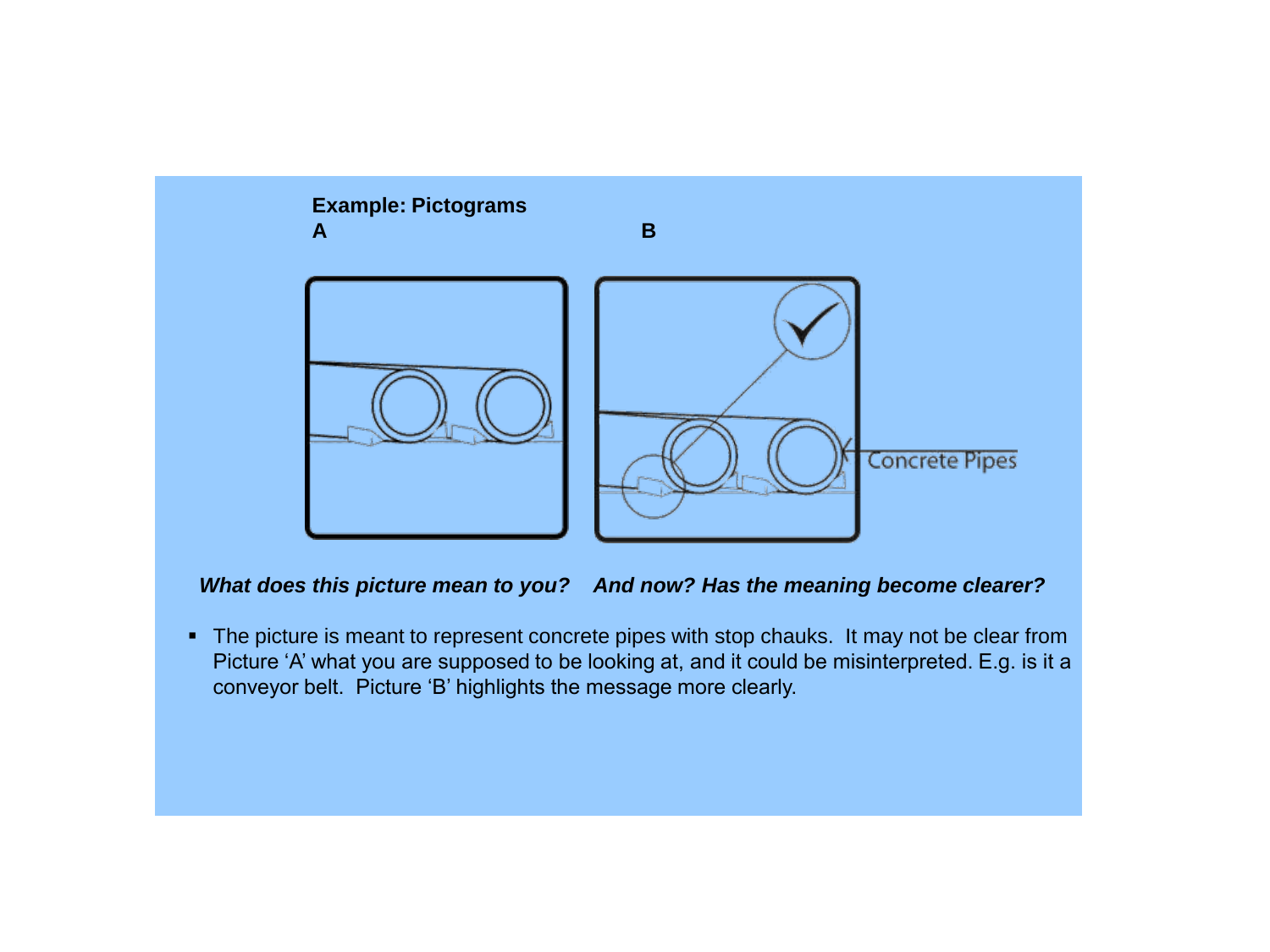Section 3: How to communicate effectively

- Delivering the message
- Presenting the message
- Written information
- Translated material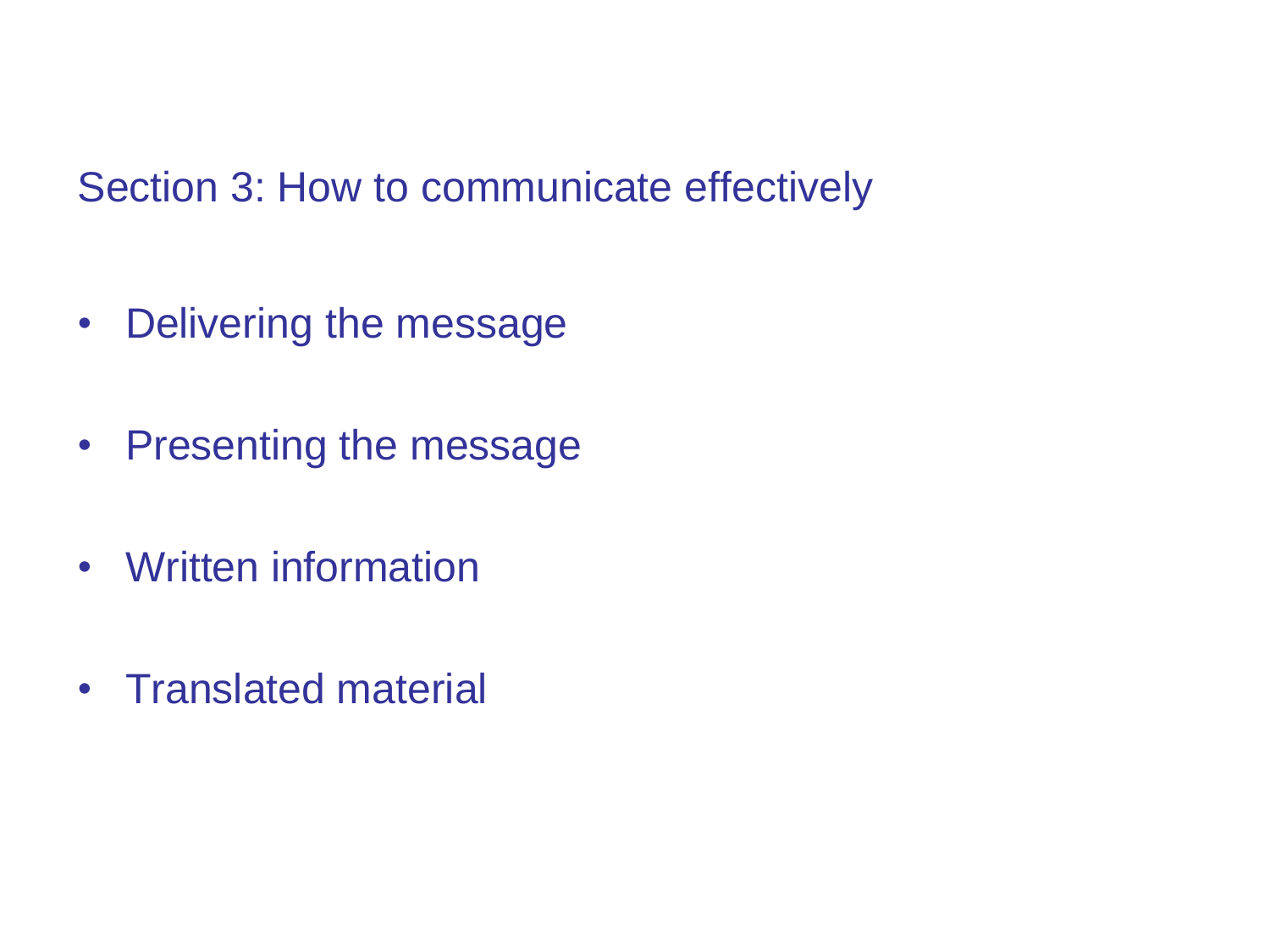Section 4: Feedback and follow-up

• How will I know if my communication has been effective?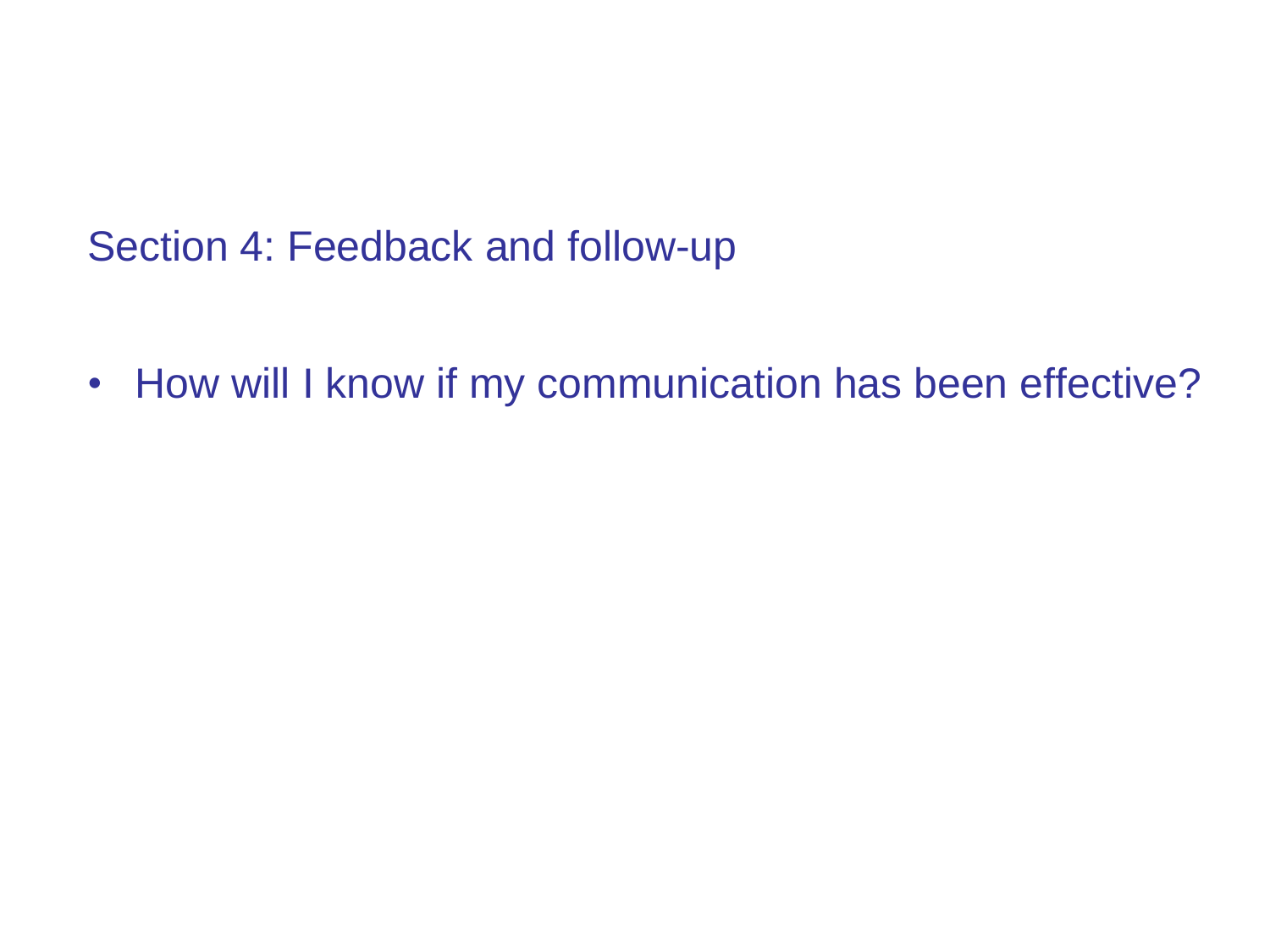## Section 5: Summary – top tips for effective communication